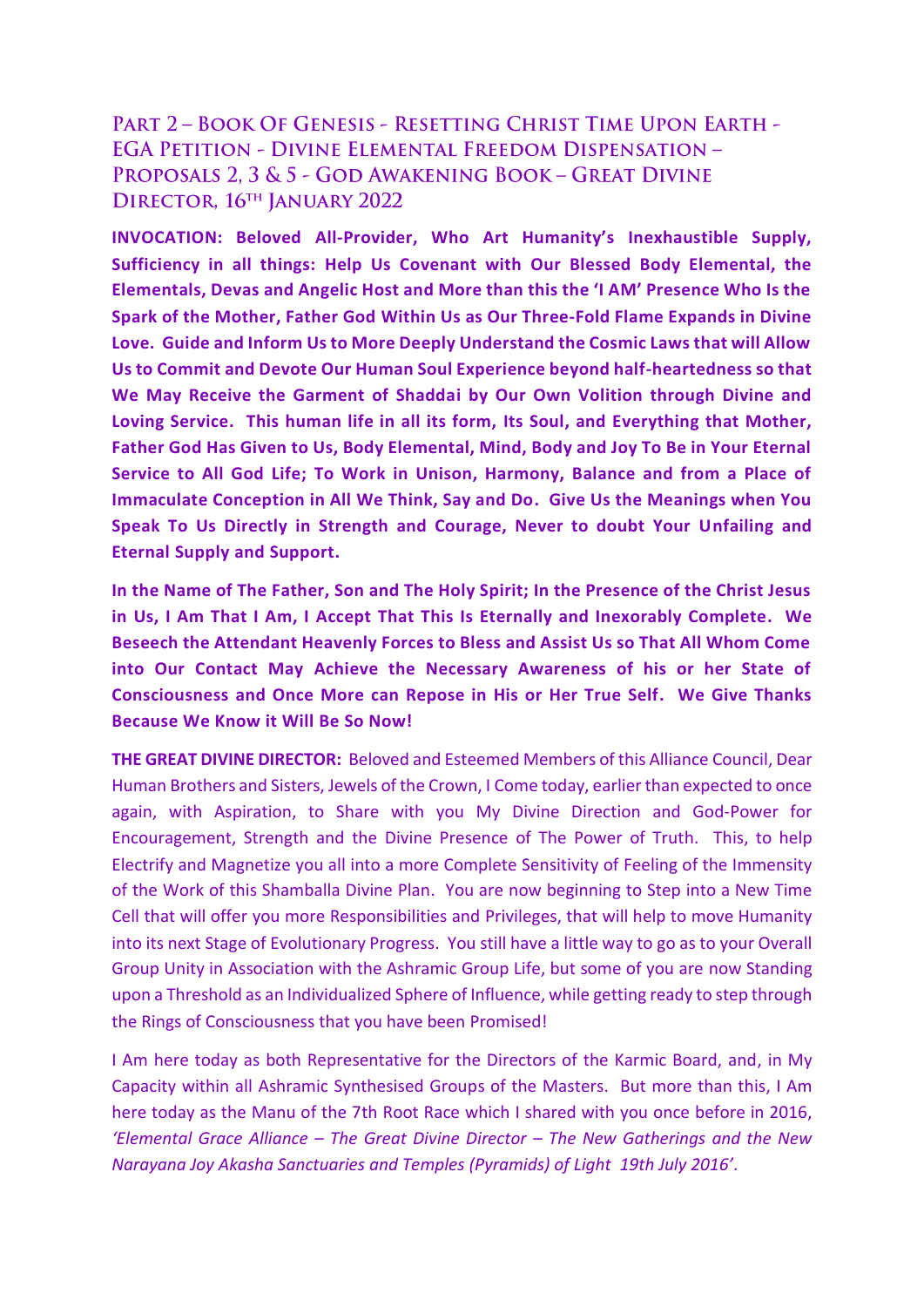*"As the Manu of the 7th Root Race this is also within My Authority to Activate in the Divine Plan to set up All Actions that will bring about the Redemption and Complete Purification of the Earth, setting all of mankind free, thereby providing a place for My Root Race to Embody and Complete Their Evolution.* 

*"'I AM' The Manu of the Seventh Root Race awaiting soon to enter the Earth within the Area you call South America. May I say here that the work of the Elemental Grace Alliance is imperative for Me to be a success, for without the Work Planned Here, I will have to postpone the Entry of the 7th Root Race. So Dear Soul, I Am fully Engaged with All Aspects of this Alliance for Its Success, no matter what!"* End Excerpt.

Beloved Hearts, you have heard so often why there is the need of your Call to the Mighty 'I AM' Presence in Order to Give Us the Privilege of Releasing The God Power and Amplifying your earnest and sincere efforts, to go forth and do the Work required in the World, the outer as well as the mental and feeling world of mankind. Your Calls are showing Their Activity throughout the Earth, and now it begins its Expansion into the Outer Worlds far beyond anything you could ever imagine. Today I wish to Initiate that *'Power'* as a Creation and Overall Identity as the EGA Ashramic Group Embodying the Ray 1 Energies of Will and Power.

The Qualities and Attributes of Ray 1 are Courage, Certainty, Power, Forthrightness, Self-Reliance, Dependability, Faith and Initiative in the perspectives of the Human understanding, yet these are Surpassed with the Qualities of the Father Principle, the Executive, the Statesman, the Head of State, the Governor, Leader, Monarch and Supreme or Absolute Sovereign Ruler over All worldly governments, national and international. Such Ray 1 Embodiments, where God's Word through Divine Truth, Love and Wisdom in Accordance with Cosmic Laws cannot be defiled or subjected to any human law, on any level, where the Greatest Good for all God Life is concerned. And it is this that I wish to speak of today!

Please be mindful however, that this Treatise as not part of this Permission to Invoke the Ray 1, as part of this Request for Permission to Activate your Invocation for Proposal 5, which is not limited to just the Release and Freedom of the Elemental Kingdoms The Devas and Angelic Host; but humanity's Soul Consciousness within the incarnational consciousness of the Soul.

And not to stop there, it is also the Freedom of millions of Masters who remain tethered within the archetypical astral planes where, by their own efforts within these planes, cannot be Freed until Dear Humans change their minds about who, They the Masters, and what form they think They are; this is a grave error that humanity still does not understand yet, even those who are at the forefront of Spiritual Light Workers. Humanity has given the Masters the form that they think them to be, because of the way they see themselves as humans. It was shared long ago, as an analogy and only again yesterday was the Law of the Mirror mentioned. *'If dogs had the consciousness like that of humanity their God would have the image of a Dog. God-doG.* ' Can you see the Law of the Mirror playing out here! Please See the Point I AM making here through the use of words!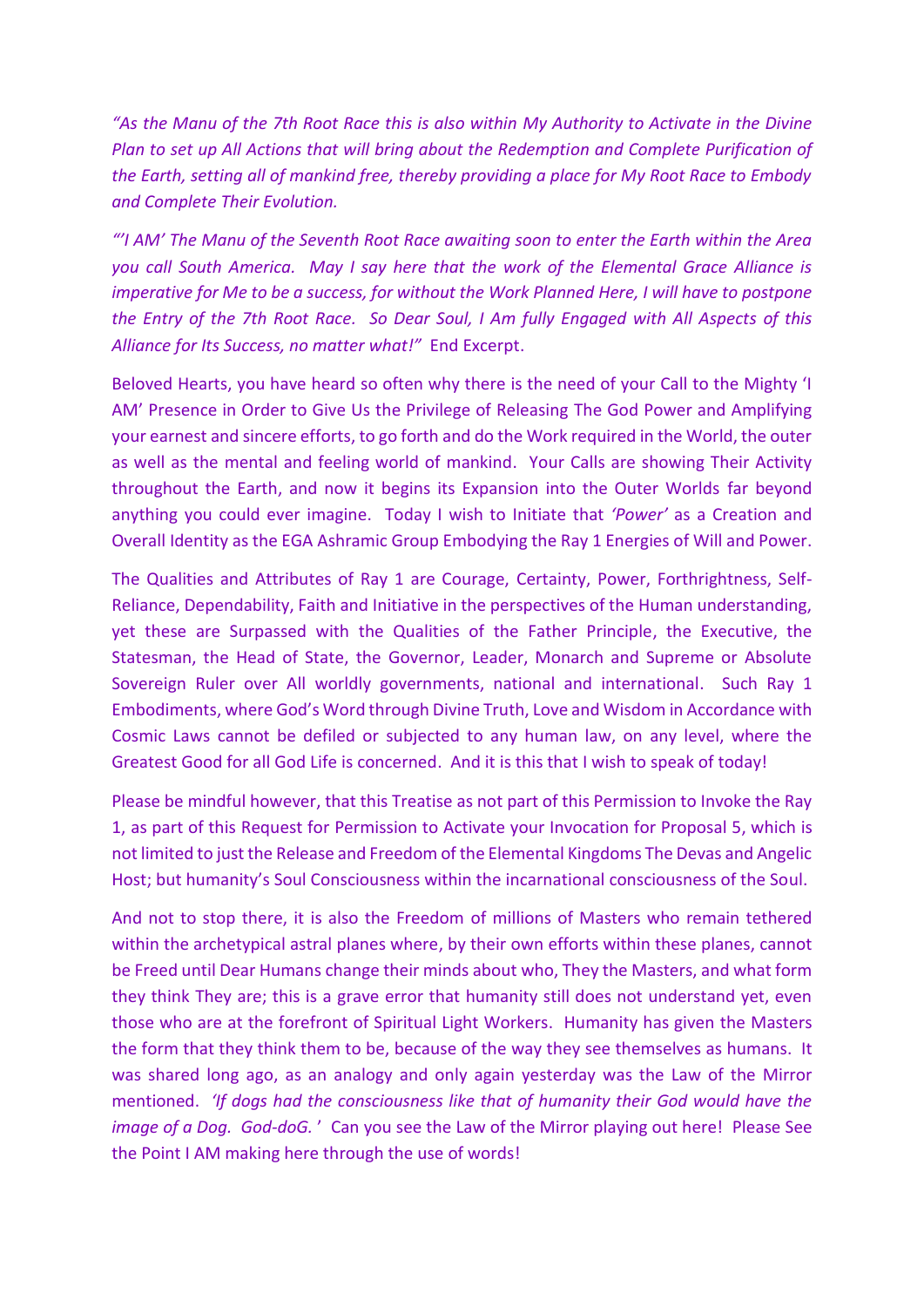The Masters Who Reside in the  $10<sup>th</sup>$  Dimensional Realms and above have no form, they are Consciousness Only, but they can use any form to go anywhere so as to share Their Higher Truth that they Know will help humanity along their own Request for Freedom. And this is what you are asking Permission for, both in the **'Resetting of Christ Time On Earth,'** and the Permission to Activate the 5<sup>th</sup> Proposal, 'To Remove All Mis-Aligned Consciousness Imposed, **Charged, Impressed or Inflicted Upon the Elementals By Miscreation Through Ignorance And Arrogance Of The Human Collective Consciousness',** is it not? *Your Freedom from form through the use of form itself!* Does this make sense to you?

## Very briefly now then, let Me share this:

2000 years ago before the Christian Religion began, the Chohan of the Seventh Ray, Saint Germain, long before the New Religion, under the Incoming 6<sup>th</sup> Ray made its appearance on the material world, had its Inception in the Inner Spheres under the Direction of Cosmic Beings, particularly the Cosmic Teacher and the Chohan *(Director)* of the particular Ray, under which that religion will flourish. These two Cosmic Beings, with Their Assistants, after taking into consideration the existing Spiritual Development of humanity and its present possible potentialities, worked out and set a Plan of the necessary teaching, manner of worship, etc., determining which would better serve the world, for the Incoming 2000 years. Needless to say, in this, they were very circumspect and scientific for it would be of no avail if the teaching rises above the capabilities and the Spiritual Evolution of those who it is intended to merit. Prior to Christianity, it was Judaism under the influence of the Incoming 5th Ray at that time. The Process is Cosmic Law!

The Cooperation of the Respective Chohan of these Rays and His Assistants, they examine the Spiritual Development of the Souls that will incarnate, during the duration of that Ray as well as their capacity to absorb its energies so that they will be in line with the Higher Divine Plan. In the 7th Ray of Ceremony and Invocation for Transformation which the New Religion of this New Golden Age is to become, with the process accomplished, they will develop the Ceremonial side as well as the details of Adoration, Reverence, Veneration, Forgiveness, Compassion, Love and Respect, which will Re-animate the Light of the Soul and will Promote the Spiritual Evolution of men and women during the incoming 2000 years. This is the Manner and Mana (Or the Magic - Miracles of Divine Alchemy) in which the basic structure of this New Religion of Divine Love, Its Inception of Light, under the Guidance of all Rays but in particular the Rays 1, 2, and 7, through which to New Ashramic Groups of Synthesis will become the physical Manifestations upon Earth. However, the Over Lighting Ray under the Auspices of the Seventh Ray and the Direction of Saint Germain will Develop and Expand this New Religion from this time forward!

You are now in the Era of Spiritual Freedom, as you have seen through your own EGA Endeavours under the Direction of the Ascended Master Saint Germain. Please bear this in Mind and Heart, that You are Obliged, if you are to March under the Banner of Our Beloved One, to out picture and bring to those not yet Apprised or Acquainted, the Meaning and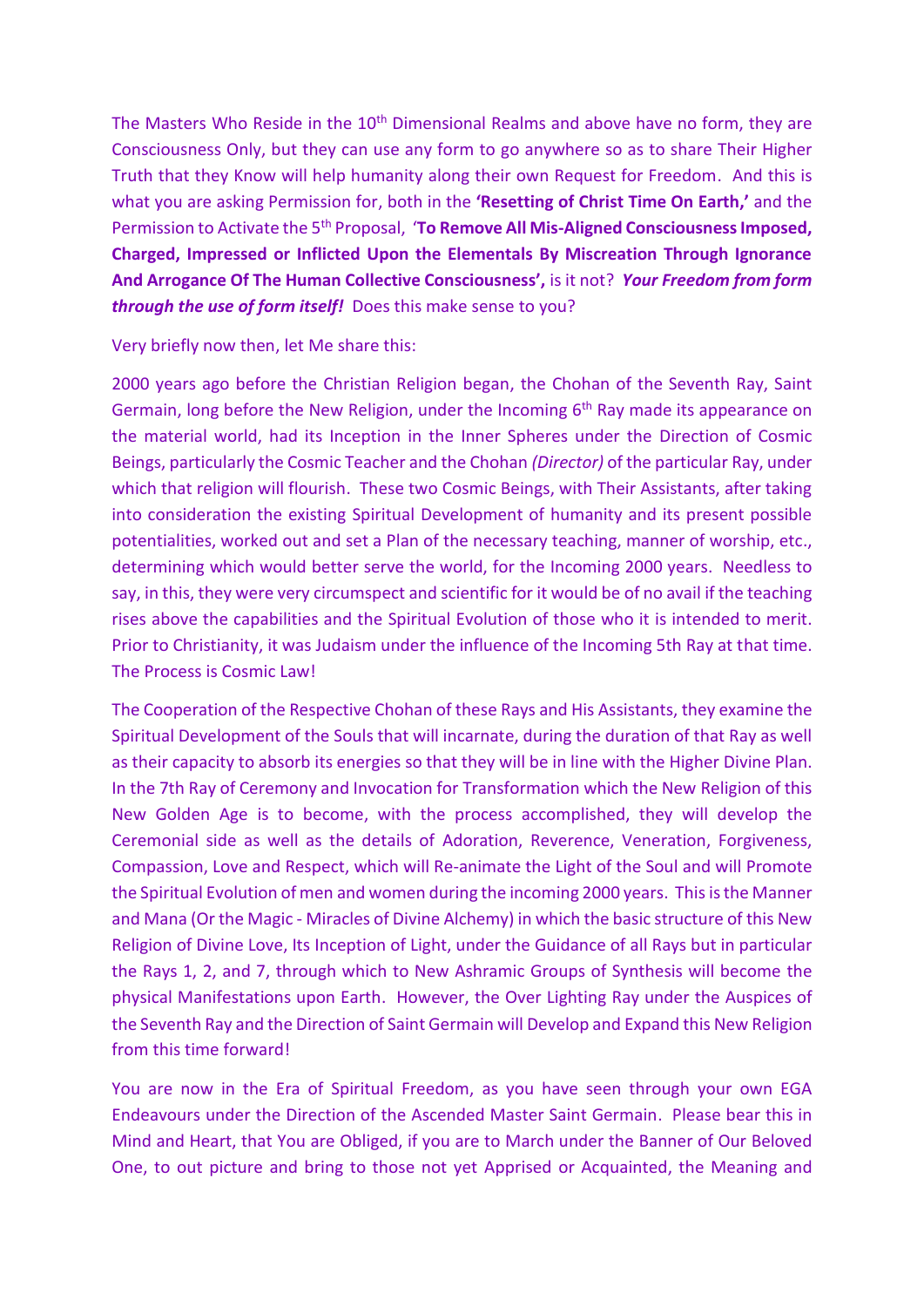Purpose of the Seventh Ray. This is one of the Objectives that the EGA has been Given to Educate and Teach, so that the detail as to St Germain's Overall Guiding Heart can be adopted in this New Golden Age! But here is something you need to know and what must be considered in what I will share with you in a moment that all relates DIRECTLY to your aforementioned Petition, as well as some of the Proposals within the God Awakening book! So please pay close attention.

In 1952 the Cosmic Law, through Chohan El Morya, Being Impressed by Ray 1, Informed the Spiritual Hierarchy of Our Planet Earth, that the time has come for the Solar Systems of Our Galaxy, Alpha and Omega, to Advance to Higher Evolution and that, of all Planets involved, only Earth was found lethargic and unable to follow. Since this impeded the progress of the Entire Galaxy, who could no longer wait, a Dispensation of twenty years was allowed to the Earth to improve itself. Should She fail, She would be left behind and abandoned by Her Solar System, creating a situation, eventually amounting to complete dissolution and, or selfdestruction. This would have left humanity, incarnate and discarnate, without a home to finish their Evolution.

The situation being so serious, the Spiritual Hierarchy, Knowing the impossibility in accomplishing in twenty years, what millions of years failed to do, made a Compassionate Appeal to the Cosmos for help. Cosmic Beings from the Entire Galaxy, in Divine Love, Responded and Offered Their Assistance. Then Chohan El Morya made a Personal Appeal to Our Solar Logoi, Helios and Vesta, whereby a new Planet was Created and in there, those of recalcitrant humanity, incarnate and discarnate, who, for thousands of years proved themselves incapable of improving themselves, would be transferred, and thus Permit the most Evolved, with the Earth, to proceed along with the rest of the Galactic System. Are you getting the picture Dear Souls? If you have followed this Divine Plan, from its human Inception, Conception, Birth, Growth and Development, you will see how each Step even 1 miniscule movement forward, has all been for a Far Greater Purpose than just mankind becoming aware that they are more than what they see in the mirror's reflection of their outer world.

Peter, I know you have been thinking about a certain matter for a few days now, and so I would ask you to take this opportunity to present your thoughts for all to hear, as it was originally you who made this Proposal for a New Dispensation. You Presented this in your Own Words, Under Your Own Volition, as part of the God Awakening Book, to help assist Mother Gaia and Humanity, while Honouring the Cosmic Laws that shall be Venerated and are Observed and Obeyed through the Rightful Application to God Life!

I have set the atmosphere to receive this, your thoughts, for much more Intelligent Consideration and Compassion in the same way that Beloved El Morya felt, in His New Petition to Save Mother Gaia and its People who Live and Know Divine Love within Their Hearts! And I mean billions of people, even though they may appear to be continuing to express the laggard consciousness and the lack of awareness where kindness, goodwill and *'do no harm'*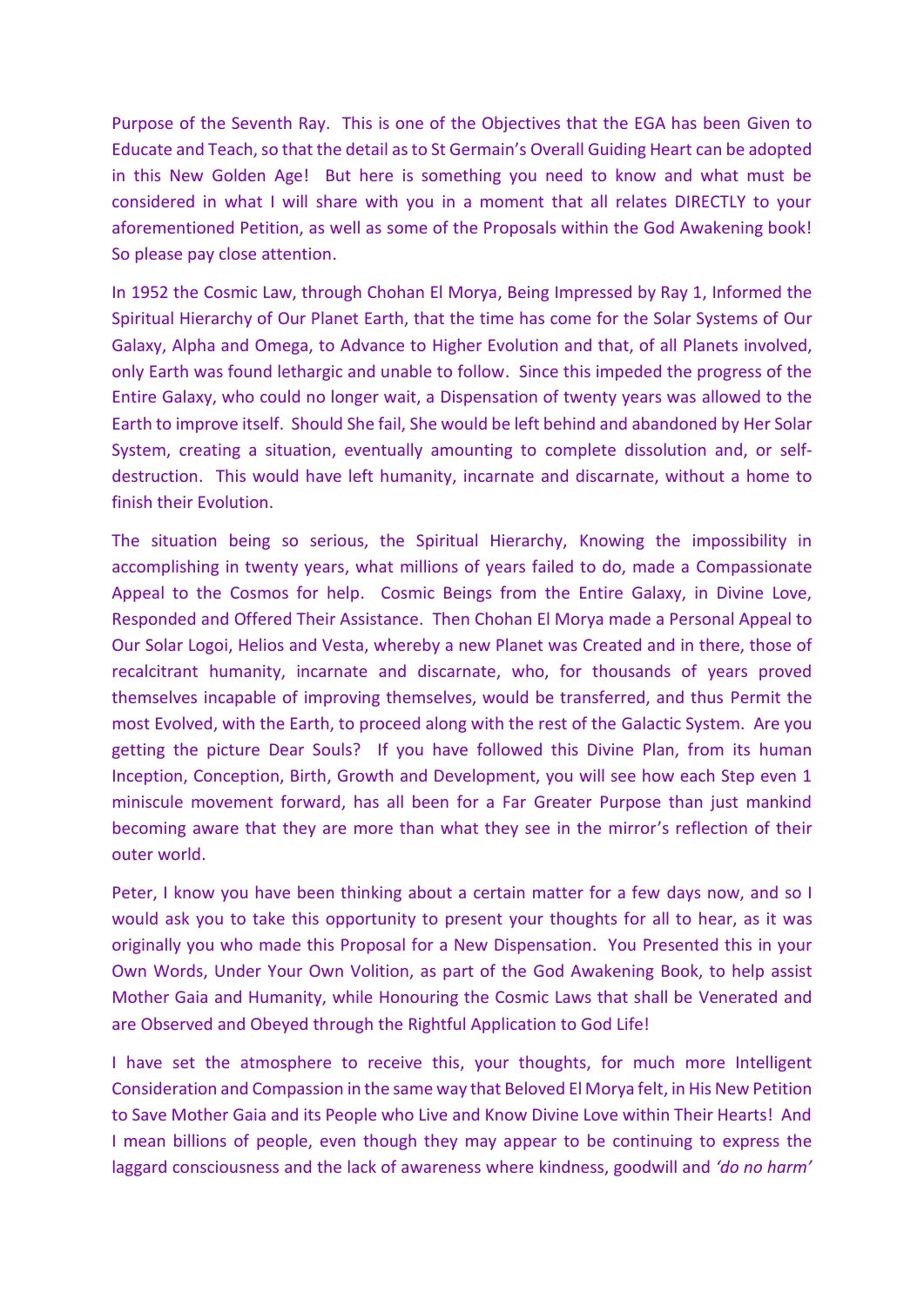in True God Life for this Planet and those who reside here remain unseen on the most part. These are Innate within them, but due to the outer laggard consciousness that continues its containment reign, with their disempowering and private agendas to compromise humanity in forgetfulness, reducing them to become dependent on their economic control, pharmaceutical products and technological devices and programs, their food production methods all designed to keep humanity en masse, away from Their God Heart Flame and Inner Knowing. In short, to hold the whole of humanity to ransom by turning them into obeying, autonomous beings with no minds of their own! Peter, if you would please!

**PETER:** Oh, yes, I have been contemplating something that has stuck in my mind since it was shared a while ago. But I was not sure how this would unfold and a bit concerned in bringing it up not knowing if it was appropriate or not! I guess you are making it appropriate, so I feel better about sharing it now. I will try to choose my words carefully! Please bear with me!

My thoughts are based around the Proposal 2 in the God Awakening Book!

## 2. REMOVAL OF THE POWERFUL LIFE STREAMS THAT CONTROL HUMAN MALEVOLENCE.

Having tried to look at sharing this objectively, but I find it near impossible in my own mind for anyone who may ready this in the future, not having read the God Awakening Book first, will not understand where I am coming from. So while space is somewhat restricted at the end of this Treatise, I wish to simply Quote The 'I AM' Presence of Joseph Benner, in his Brotherhood Paper - 'A Call To Service. '

*"Those of you who refuse to align with others, thinking that it is unnecessary for you to come to Me direct, and get all the guidance and help you need, — know you are still thinking of self and are not yet ready for True Service. To you I say the days of seeking and getting for self are past — never to return. No more studying to attain Powers will I allow.* 

*"The armies now being used for destruction and to obey the will of human kings or rulers are but man's using My Heavenly Plan of Organization for his selfish and inhuman purposes. But the day of such use of My Heavenly Plan is soon over. The Battle will soon to be fought on Earth that will forever drive from men's minds the desire and use of My Spiritual Knowledge and Power for other than the benefit and blessing of their fellowmen. "* End Excerpt.

The detail around my thoughts are extensive and perhaps it would be better to add these as another Discourse in Support of this Christ Virgin Petition and the extension which I sense The Great Director is Leading me here!

There are many references made in the Original Supporting information that will lead to the Realization that I have been invited to outline and share as my thoughts. For it all has to do with the need of this time for the removal of the powerful life streams that control human malevolence and thus emigrate them to the new planet created by Helios and Vesta for them to finally continue their days in their own exile to play out their own creations. This is then,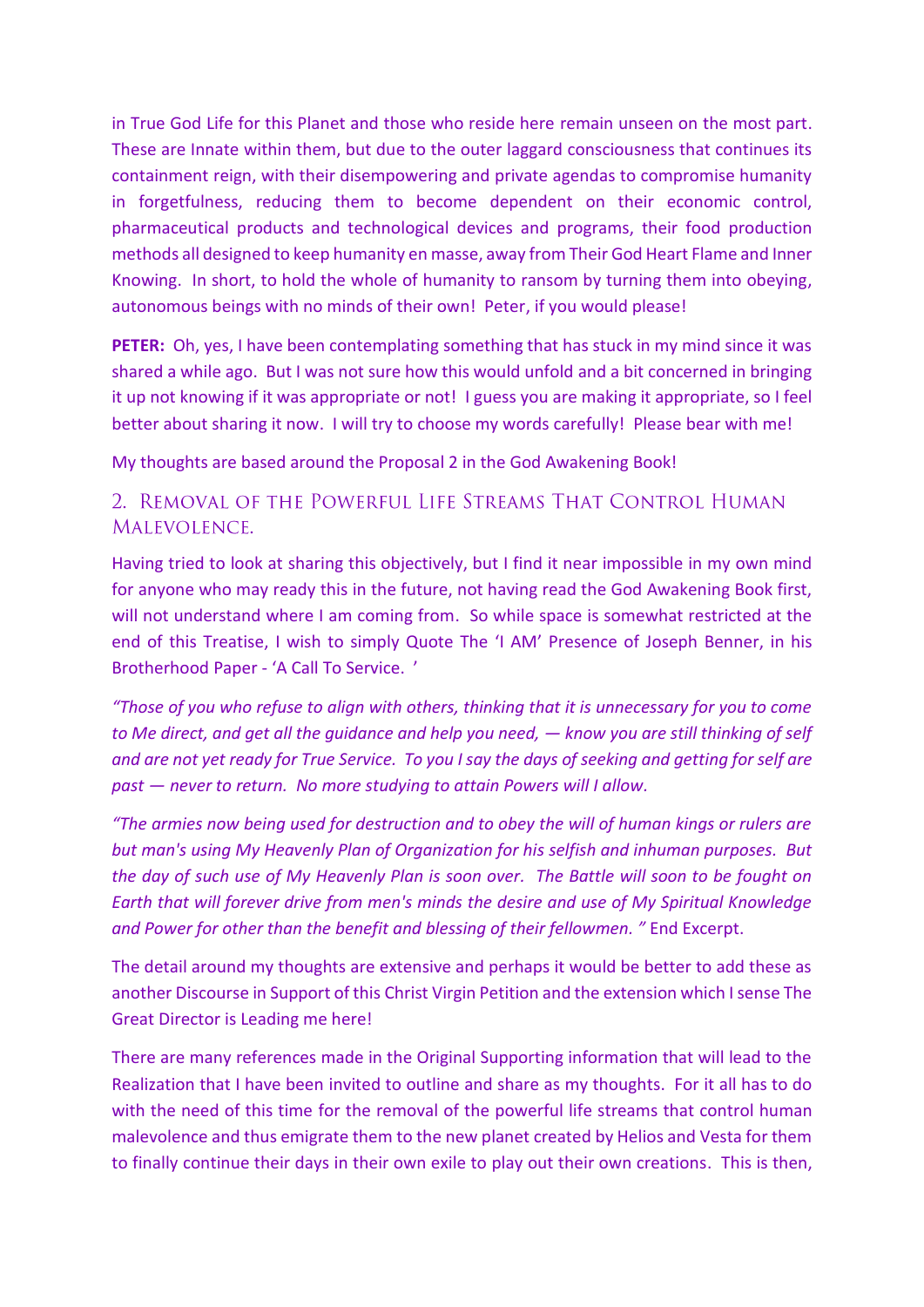not any sort of removing any lifestream as a human being, but just like criminals are sent to prison for their ill deeds against others. Where trials against these criminals is not necessarily a practical application, simply removing of their Life Force held in place by their Body Elemental, who is in the same way humanity is being controlled, is under the constraints of the malicious intentions of the laggard consciousness.

I know that this has to be done under Cosmic Law and this I would like to comment upon, but again space is a little refined here. Beloved Master, do you wish to continue in any other particular way?

**GREAT DIVINE DIRECTOR:** Peter, while you have shared here an introduction of what I wished to elaborate upon, you have not got to the Subject matter which helps to validate any further action in regards to this Petition, not only Proposal 5, but also Proposals 2 and 3. So let Us continue together again as soon as you can return. The 2 Supporting Discourses can be added of course to this Series *'The Christ Virgin'* and the Balancing of the Masculine and Feminine Energies, for while this may not appear on the surface to include these Qualities and Virtues, I can assure you that they are the MOST Powerful Parts of this whole Petition for the *'Resetting of Christ Time Upon Earth'.* 

Dear Souls, this is why it is so important when making decisions that have the potentials of affecting millions and billions of Dear Souls. Petitions allow for all facets of the available choices and decisions to be openly discussed, so that no areas are left by chance, other than the part where free will is projected into the creative endeavours. Shall We Speak again tomorrow?

## **PETER:** Of course, I will rise early!

**GREAT DIVINE DIRECTOR:** Perfect! One more thing I wish for you to think about over night before We Resume tomorrow! That of The Book of Genesis! '**What!'** ….. I can hear and feel your questioned inner amazement Peter! Yes, '*The Book of Genesis'***.** 

The Book of Genesis, is now wanting to be written all over again and this is the Literal Truth; scarcely anything found in the Original Book has been retained in its Original Form. It is time the present Book of Genesis to be Re-Constituted back to Its Perfected Text thus replacing all old human translations of it, with True Verified and Authenticated Truth of God's Word. The story of the World's Creation; of man's and woman's coming to the Earth, his and her Purpose in life and Ultimate Destiny is severely needing to be re-examined, and is ready to be Divinely Inspired, thus Given Anew to the New World as it was Meant To Be, as the First and Only Intended By the Creator. Truth has been in the background for untold ages and man and woman, standing with folded hands and in the supine recumbent position and lethargic ignorance, while accepting half-truths and no truths, as God's Word. Today, from all over the world this continues, yet We can Hear throughout Our Realms, cries for Truth that are Arising from the Hearts of the people whose Flame of Life is near its extinguished state due to and by the loss of hope.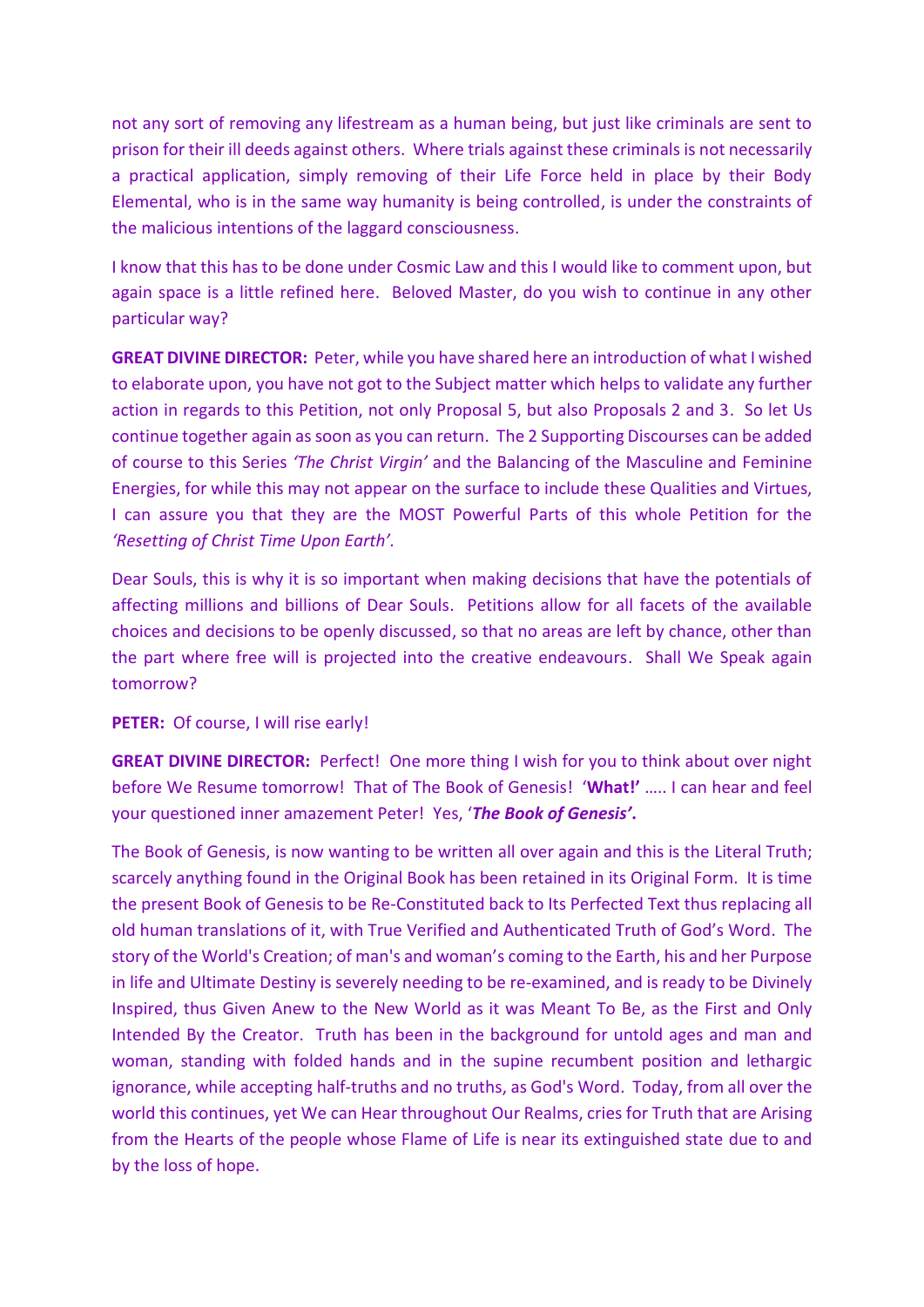Men and women are no longer content to be deceived, consciously or unconsciously, and this desire for Truth, from Their Heart, is the Open Door which the Cosmic Beings are now seeing a Greater Opportunity to Pour back to them, Their Knowledge and Their Truth, and to give them every possible God's Assistance to fulfil his and her Mission on Earth. In the New Religion of the Seventh Ray, though as We have stated, broad fundamentals do not differ from other preceding Great Religions; nevertheless, there is great disparity in the Source, Knowledge and Application of Truth.

Dogmatic theology, promulgated in men's and women's churches, finds no room there, and the Love of God towards His/Her Creations, with new means for man's and woman's salvation, is vigorously reiterated. It holds as fundamentals and asserts with due emphasis, that from the Great Original Source, Emanate, like Rays from the Sun, Individualized God Presences, 'I AM' each One of which standing above each individual, Represents God's Divinity in mankind. From this Original 'I AM is Projected a Stream of Electronic Essence into the physical form through the *'Silver Cord,'* which entering the body from the top of the head, anchors itself in the individual's heart. This is Your own Immediate Source of Life, and is the Power that beats your heart, Breathes the lungs and enables you to be what you are, human individuals.

It is an infinitesimal bit of Divinity but, regardless of its microscopic dimensions, makes you all Gods in Embryo, eventually to grow to Full Stature. These microscopic dimensions, however, were not the Original lot of mankind, and We Know that the First, Second and Third Root Races, when they came, not only did they have their full allotments of it, but as time went on it Increased and Expanded, giving them eventually Victory into the Light of Their Ascension. The very same thing would have happened to all subsequent Root Races, were it not for the occurrence of the *'Fall,'* an event that retarded the progress of man by millions of years. And so no man or woman or human of the continuance of the laggard consciousness can be allowed to deny those who wish to Attain their God Given Right to Attain such Statures that the first 3 Root Races Attain.

Proceeding back to '*Genesis being written again'*, and with the help of Knowledge given to you to Start again from the Beginning. Genesis, the CREATION OF THE WORLD Evolution as a Cosmic Law, does not confine itself to man or woman and his or her environment on Earth, but goes further and covers every aspect of the Great Cosmos as this Divine EGA Plan is Wholly Embracing. Advancement at Inner Levels comes through Initiations; the Aspirant, Probationer, the Disciple or Initiate, regardless of the stage of his or her development, as he or she climbs the ladder of evolution, step by step, reaches a point where he or she is Endowed with the Cosmic Power to Create a System of Worlds. This Point of Evolution, many millions of years ago, was reached by two Cosmic Beings, in Perfect Balance of the Masculine and Feminine Qualities and Virtues; Helios and Vesta, Who having Fulfilled the Cosmic requirements Applied to the Great First Cause, the Source of All Creation, for the Privilege of Creating a System of Planets, and People Them with Individual Consciousness.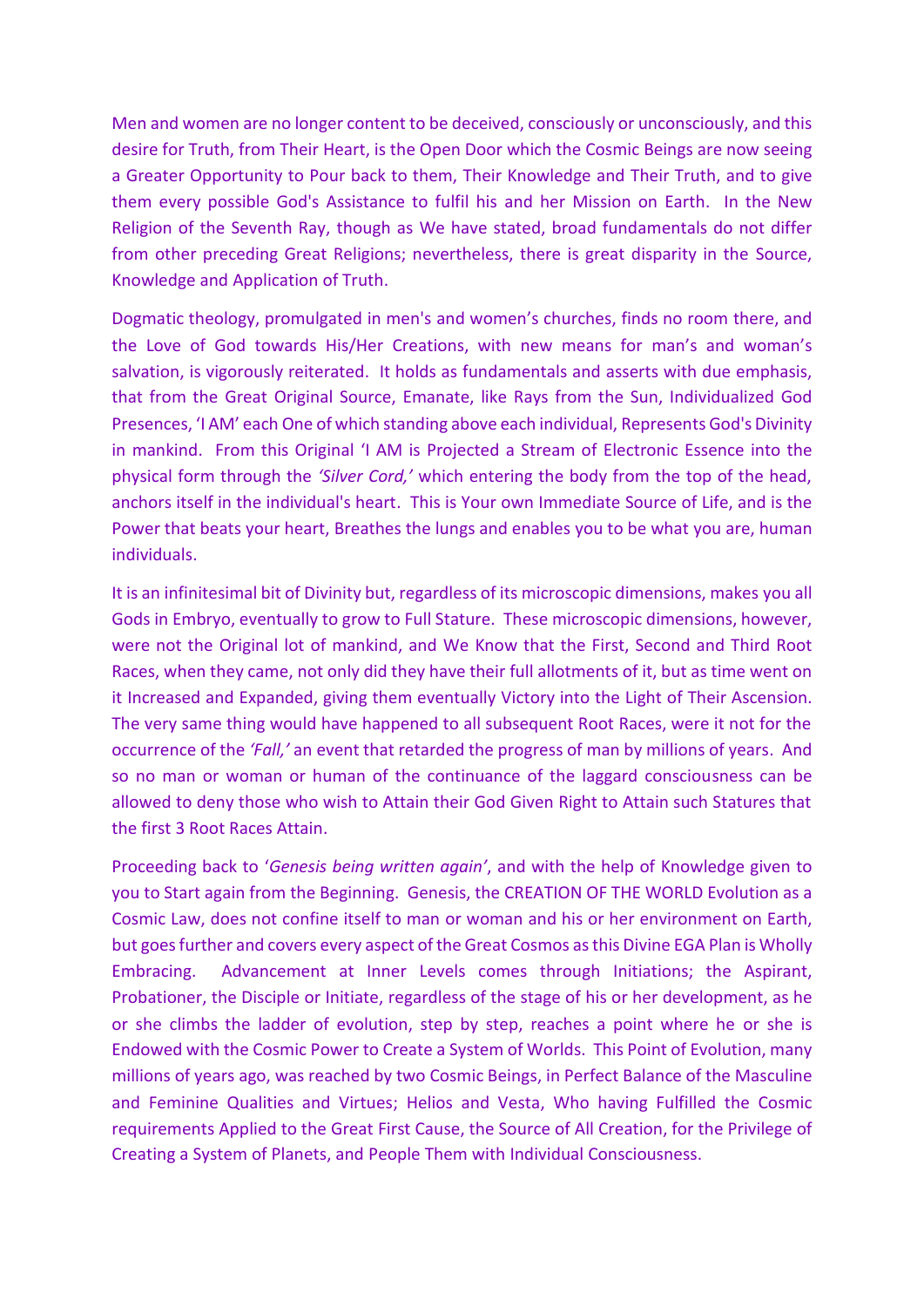Think about this Dear Souls, for it will come back to you with the Truth of Who You Are as Part of This Evolutionary Divine Plan! Know Your Origins, Know your Partners in this Incredible Journey and then when you are ready, the Next Stage will open its Doors to you to Step Through! To Live in the Similitude and Image of God as Mighty Creators, You need to Change your minds about what you see in the Mirror!!! You wish to ask a question?

**PETER:** Yes, if I may? Thank you. Are you asking for the Book of Genesis to be re-written by me or the EGA? For if you are I am not sure that that is My Field of Expertise.

**GREAT DIVINE DIRECTOR:** Are you not Creating a New Book of the Cosmic Laws? What about the New Cosmic Laws for the Mass Ascension of a Whole Human Race that Master DK and Beloved St Germain have spoken to you about? I have said to you that the Book of Genesis in its Original Form was Cosmic Law, reduced to man's interpretation and turned around to suit those who desired power for self-assumed gains. Is this then not Applicable to the same Task?

Please Remain Mindful that the EGA Divine Plan is about the Regeneration and Rejuvenation of a Whole World and the Raising of all God Life and this includes Re-Writing the Educational Programs and many Sacred Scripts will be placed in Your Hands for Safe Keeping, where many Scribes will come to Translate and offer the Texts that will facilitate both the Education and Teaching of the New World. As Your Beloved Sue spoke to you about this morning, when the tides turn against the dark forces from the top down they will self-destruct along with their empires. That means their businesses, and many of the world products, utilities and food productions, media and news companies, the banking and economic systems will crash, governments will fall around the world like dominos in a row, and so too with all the present schools and old educational platforms.

Seems like a massive break down, right? Wrong! It will be a Massive Breakthrough! The Truth will have begun the Freedom Processes for humanity to recover. But here is the problem! And that problem relates to the whole of humanity. For this to move forward with the least amount of destruction the infrastructures will have to be in place and that is what the EGA is now beginning to Work toward! Not just to Create the New Formulas of Approach but the New Facilities and Structures of the New Living Realms of Divine Ashramic Synthesis, for without these, the world will not be able to *'Ascend En Masse'*, and certainly not in the shortest time possible, which could be as soon as 15 Generations as Lord Melchizedek has already shared with you. Let us stop now and we shall continue again tomorrow! Bless You!

I Am Master Rakoczy Walking Beside You All in an Ever-Expanding Story of Genesis or Creation!

**BENEDICTION: 'I AM' the Open Door In Full Acknowledgement of My Beloved Presence, In Protection, Love, Gratitude and Adoration, Courage, Certainty, Power, Forthrightness, Self-Reliance, Dependability, Faith and Initiative. We Give Thanks and Gratitude for Being Given The Trust as part of a United Forcefield to Initiate the 'I AM' One World Nation. We Beseech**